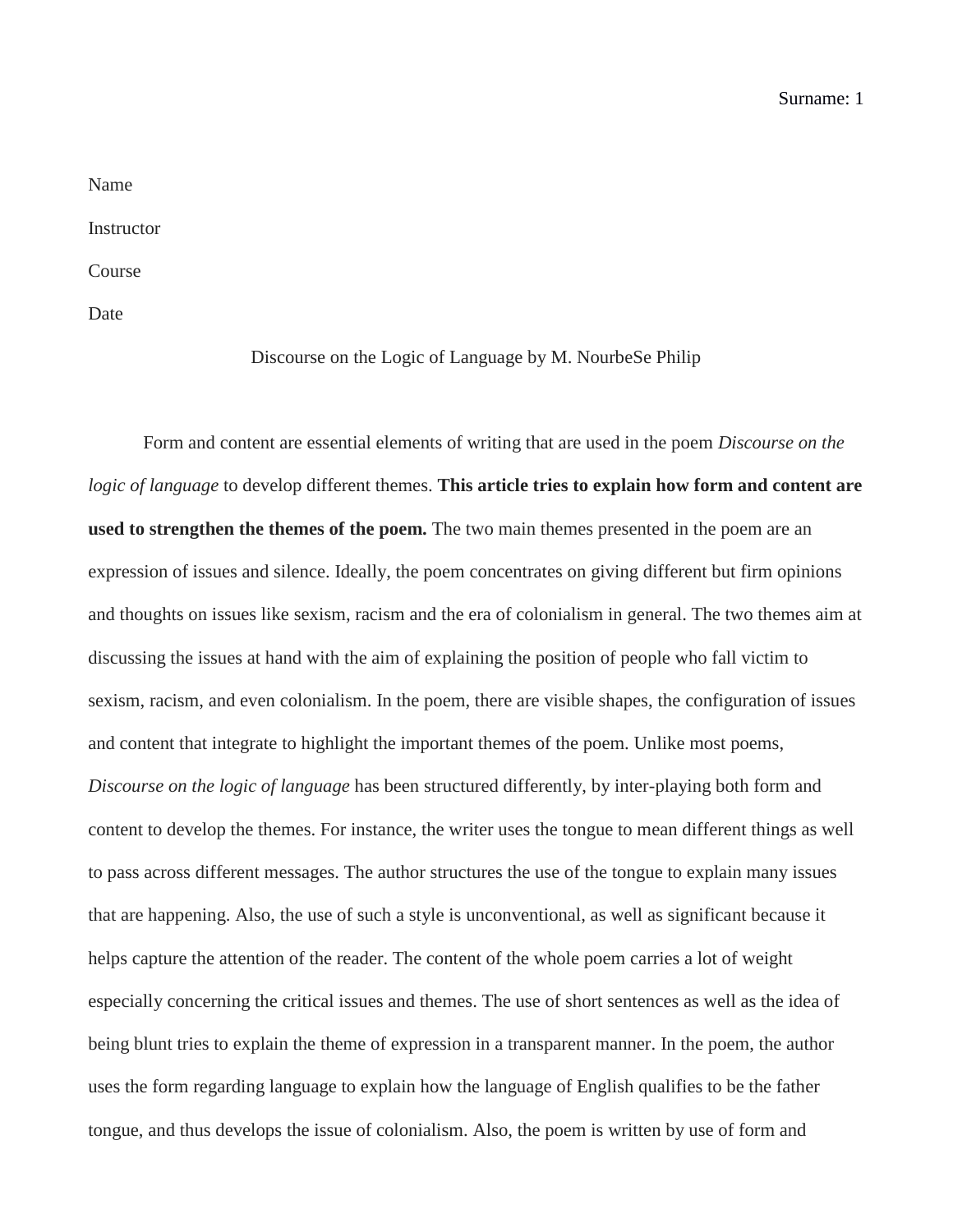content to explain the sad and painful experiences that people were subjected to, in a situation where language silencing was common. Additionally, the form of using the tongue goes ahead to explain the anguish and hardships that people in the colonial period had to face because they did not have a mother tongue by which they would communicate with.

*Discourse on the logic of language* is not an ordinary poem in many senses. The unusual part of the poem is the many texts that draw the attention of a reader. Ideally, the texts are all unique, begging for the attention of the reader simultaneously. That is a form of writing that develops on the themes of the poem. The content of the text is also unusual. There are texts of stuttering nature that make the poem look different. The stutters are backed up by stories about a mother and her child, with texts in italic that explain the situation of slaves at that time. Such content contributes significantly to the different themes of the poem. In the poem, there is a narrator who is not lucky enough to have a mother tongue. The speaker, therefore, has no choice but to speak out with a language that they do not understand. The language leaves the speaker "dump-tongued." The idea of the poem is to use the stuttering as a form of instrument that explains why the narrator was silenced, thus develop the theme of silence and expression. In the poem, there is an element of pain. The narrator of the poem finds it hard to express herself in the language of English. For the speaker, English is a language that is foreign. Additionally, English is a language that was forced to them in a violent manner, thus casting shadows of pain. Such content is only used by the author of the poem to amplify the themes of silence and expression that are dominant. The author configures the struggles of speaking through the stutters. The stutters show the pain and effort that speaking English brings to the narrator. She can not tell her story in English and maintain her terms of information delivery. Circumstances force her to speak it, though. The English language is used as a symbol and form of racism, sexism and western culture. The colonialists imposed the language of English on the speaker, and they had the tendency of cutting out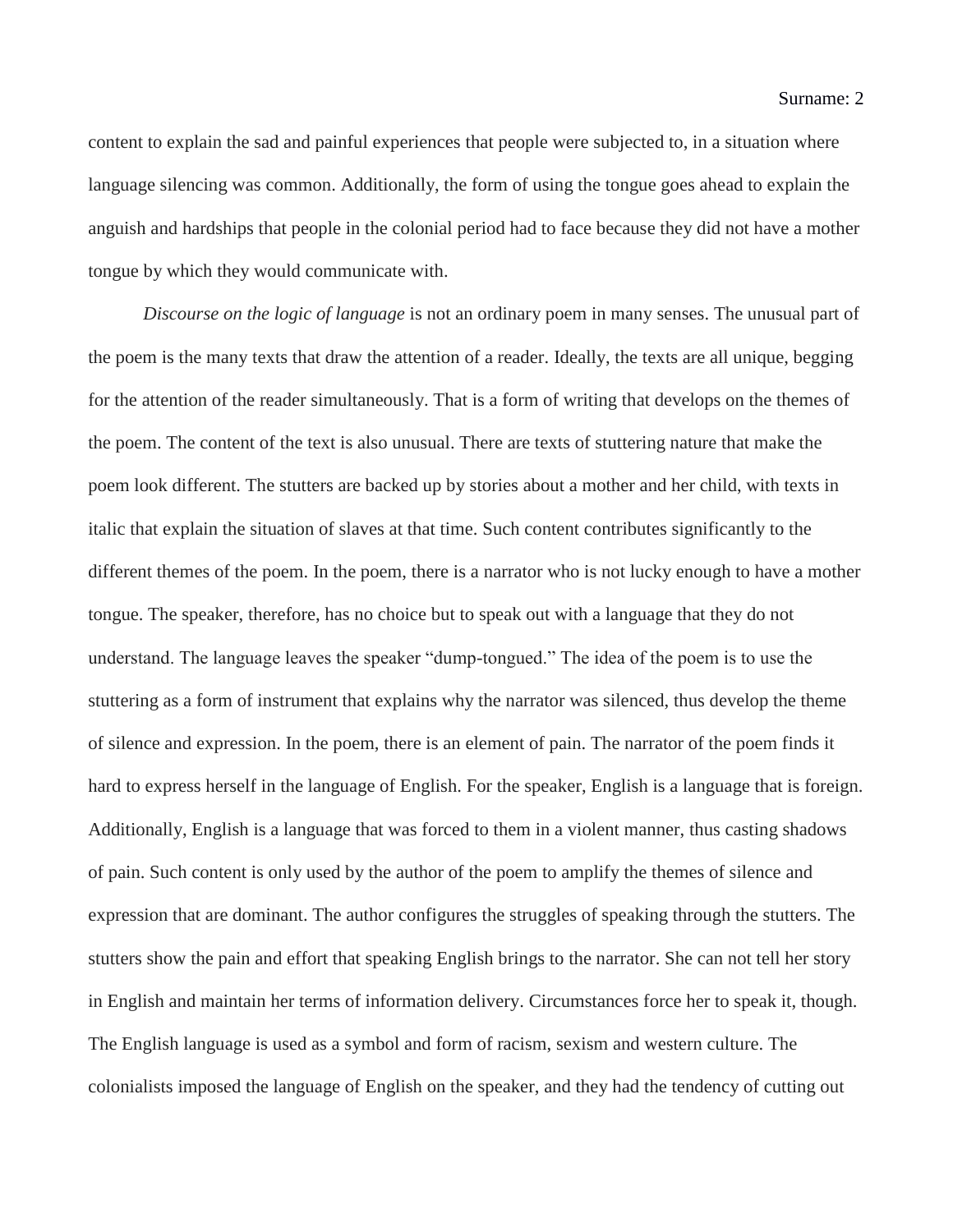the tongues of slaves. Such issues configure situations that explain and develop the themes of silencing, expression, and colonialism.

The idea of using intertexts has a feel of domination both literally and culturally. All authors who use the intertextual concept show their mastery of literature. The intertextual composition of *Discourse on the logic of language* helps develop the different meanings of "logic." The style enables the reader to understand the different meanings of a word or situation, and how the word or situation is used. The word logic has different meanings in the poem. The author uses the word logic to give different perspectives on various situations. It is clear that a person reads a poem or an article to seek different meanings that are hidden in the work. *Discourse on the logic of language* has different meanings, and it is up to the reader to derive the meanings from work. One meaning that "logic" represents is the idea of the speaker using a language that is unfamiliar, yet try to make it logical. The speaker in the poem clearly struggles to make sense with the language of English, but she carries the message across somehow. Logic can be derived by the reader in this situation, and it depends on how the reader understands the meaning of certain words. Poems are usually structured from different traditions and cultures. The logic comes in when the author tries to incorporate different cultures in a situation that is not suitable for either of the people who belong to different cultures.

## **Conclusion**

The texts used in the poem may not make sense to some people, but there is a logic behind them. The stutters and half words make logic concerning how they have been used and the situation they were used. Ideally, the texts used in the poem have an apparent effect, primarily because they are used to evoke specific emotions. When a person reads the poem, they find themselves in a situation where they have to relate to the text, giving it logic altogether. In the poem, the process of finding meaning in the lines only provokes logical thoughts. The author of the poem has done well in making logic out of situations that may present themselves as illogical. For instance, he uses the idea of stutters to explain